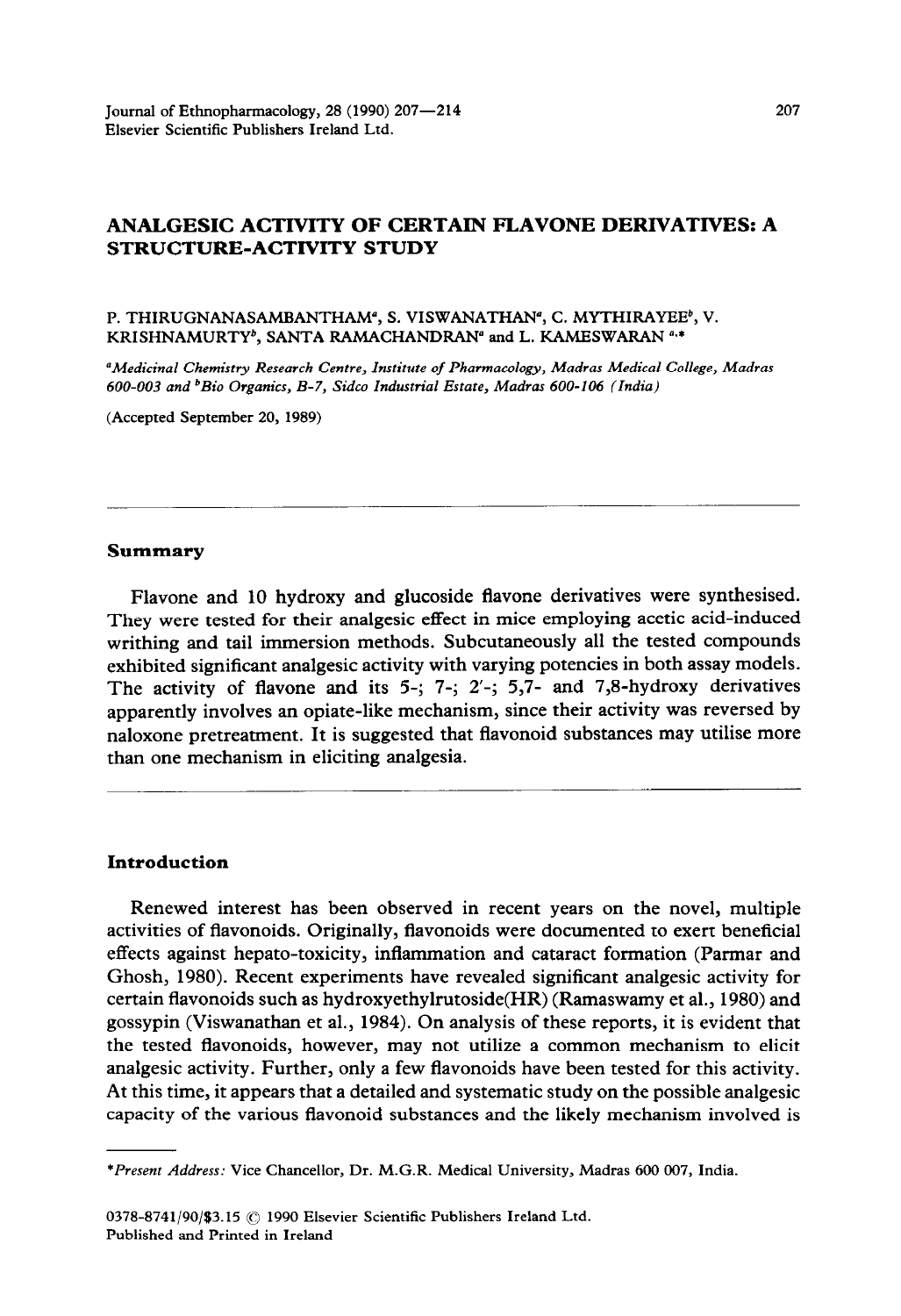warranted. An attempt has been made to synthesise flavone and its various hydroxy and glucoside derivatives and to relate their chemical structure with the nature of analgesic activity.

# **Materials and methods**

#### *Drugs and chemicals*

Flavone (Wheeler, 1952), flavonol (Oyamada, 1934), 5-hydroxy and 6-hydroxy (Looker et al., 1964), 7-hydroxy and 7,8-dihydroxy (Baker, 1933), 5,7-dihydroxy (Rama Rao et al., 1964), 2'-hydroxy (Shah et al., 1938; Baker and Besley, 1940), 4' hydroxy (Jain et al., 1965) flavones; 6-hydroxy and 7-hydroxy flavone glucosides (Zemplen and Farkas, 1943; Barczai-Martos and Körösy, 1950) were synthesised in our laboratory. The purity of all the compounds was checked by melting point, chromatography with an authentic sample, elemental analysis and also by UV spectra. 6-Hydroxy flavone glucoside has not been reported in the literature. The purity and identity of this compound was confirmed by elemental analysis, UV, N.M.R. and M.S. studies, as follows. Analysis, calculated:  $C_{21}H_{20}O_8$ ; C, 63; H, 5.0; found: C, 62.9; H, 5.10.  $\lambda_{\text{max}}$  MeOH (nm) 268, 298: proton magnetic spectrum showed a signal at 4.8 ppm, corresponding to sugar C-l proton and another multiplet signal at 3.2 ppm confirming the presence of a sugar moiety in the compound (Mabry et al., 1970). Mass spectrum of the compound showed a glycone (6-hydroxy flavone) base peak  $(M^+:238)$  which is in accordance with an earlier report (Prox, 1968). Acid hydrolysis of the glucoside yielded 6-hydroxy flavone and glucose.

Other chemicals used were: morphine hydrochloride (Government Opium Alkaloid Works, Ghazipur), naloxone hydrochloride (Endo Labs.), acetic acid (BDH) and carboxymethyl cellulose (Loba).

#### *Assessment of analgesia*

Swiss male albino mice were used throughout the study. Food and water were available ad libitum. Two assay models, viz: acetic acid-induced writhing and the tail immersion method, were employed to detect analgesic activity.

In the manner of Koster et al. (1959), acetic acid  $(0.6\%), 10 \text{ ml/kg}$  i.p.) was injected and the number of writhings in the following 15-min period was observed. A significant reduction in the number of writhings by any treatment as compared to vehicle-treated animals was considered as a positive analgesic response. The percentage inhibition of writhings was calculated and plotted against the log dose of the drug and the dose producing a 50% inhibition was obtained from the graph  $(ED<sub>50</sub>)$ .

In the manner of Sewell and Spencer (1976), the tail of the mouse up to a constant level was immersed in a water bath at  $55 \pm 0.5^{\circ}$ C. The reaction time to flick the tail from the liquid was recorded at  $+1$ ,  $+15$ ,  $+30$ ,  $+60$  and  $+120$  min after flavonoid or morphine administration. A maximum immersion time of 30 set was maintained to prevent thermal injury to the animals. A graph was plotted with the reaction time against the time after drug administration and the area under the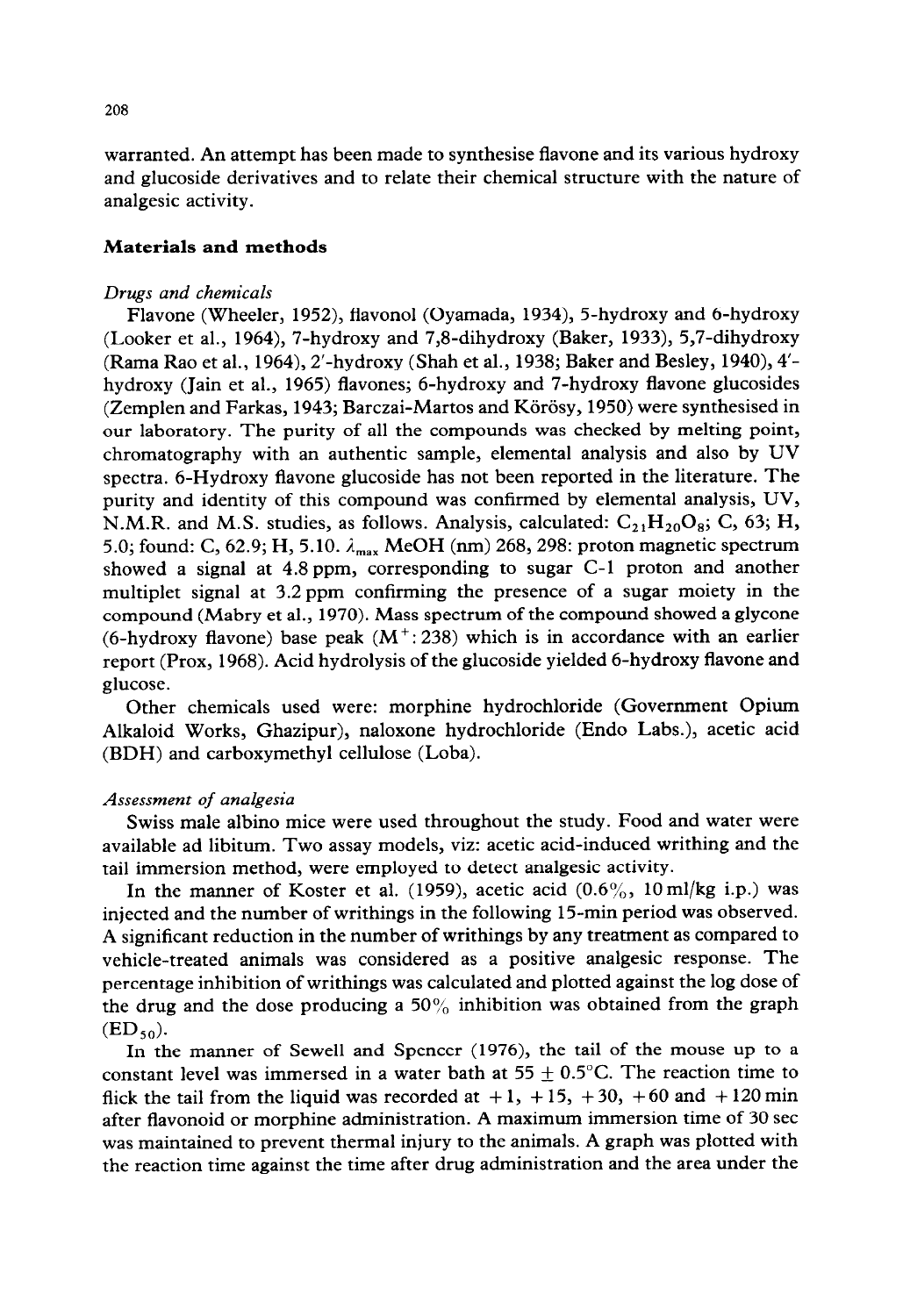time-response curve (AUC,  $cm<sup>2</sup>$ ) was calculated. A significant increase in AUC as compared to control animals was considered to be a positive analgesic response.

Morphine was included in all the studies as a reference drug for comparison purposes. A dose of 0.25 mg/kg S.C. was used 30 min prior to acetic acid in the writhing assay and 10 mg/kg S.C. was employed in the thermal assay. Flavone and its derivatives were injected s.c. in the dose range of  $6.25-400$  mg/kg. All flavonoids were administered as a suspension in  $1\%$  carboxymethyl cellulose. The control animals received only the vehicle.

## *Mechanism of analgesia studies*

The mechanism of analgesic action of the test compounds was investigated employing an antagonism assay using naloxone  $(5 \text{ mg/kg s.c.})$ , a specific opioid antagonist. Naloxone was administered 10 min prior to flavonoid or morphine treatment. The analgesic activity was then documented either 60 min after flavonoid or 30 min after morphine, as described earlier (acetic acid writhing).

#### *Statistical analysis*

The results were analysed employing Dunnett's *t*-test (Dunnett, 1964).

# **Results**

#### *Analgesia assessment*

Using the writhing assay, the administration of morphine, flavone and its hydroxy or glucoside derivatives inhibited the number of writhings in a doserelated manner (Table 1). All the tested flavone compounds inhibited the writhing response but varied as to potency, depending on the position of hydroxylation or glucosylation. The  $ED_{50}$  values of the flavonoids are summarised in Table 1.

Using the tail immersion assay, AUC was increased significantly by morphine. Flavone and its derivatives also increased the AUC (Table 2).

# *Naloxone pretreatment studies*

Naloxone per se at the dose used did not modify the writhing response. In naloxone-pretreated animals, morphine or flavone and its 5-; 7-; 2'-; 5,7- and 7,8 substituted derivatives failed to produce any inhibition of writhing. However, the 3-; 6- and 4'-substituted flavones and the 6-hydroxy flavone glucoside continued to produce a significant inhibition of the writhing response (Table 3).

# **Discussion**

The present investigation of the analgesic activity of several structurally related flavonoid compounds confirmed their analgesic activity in two assay models. However, the potency of the different compounds varied widely as evidenced by the  $ED_{50}$  values. One of the main aims of this study was, if possible, to relate changes in the structure of the flavonoids with their analgesic potencies. The modifications attempted in the present study can be grouped as *(i)* hydroxylation, *(ii>* dihydroxylation and  $(iii)$  glucosylation.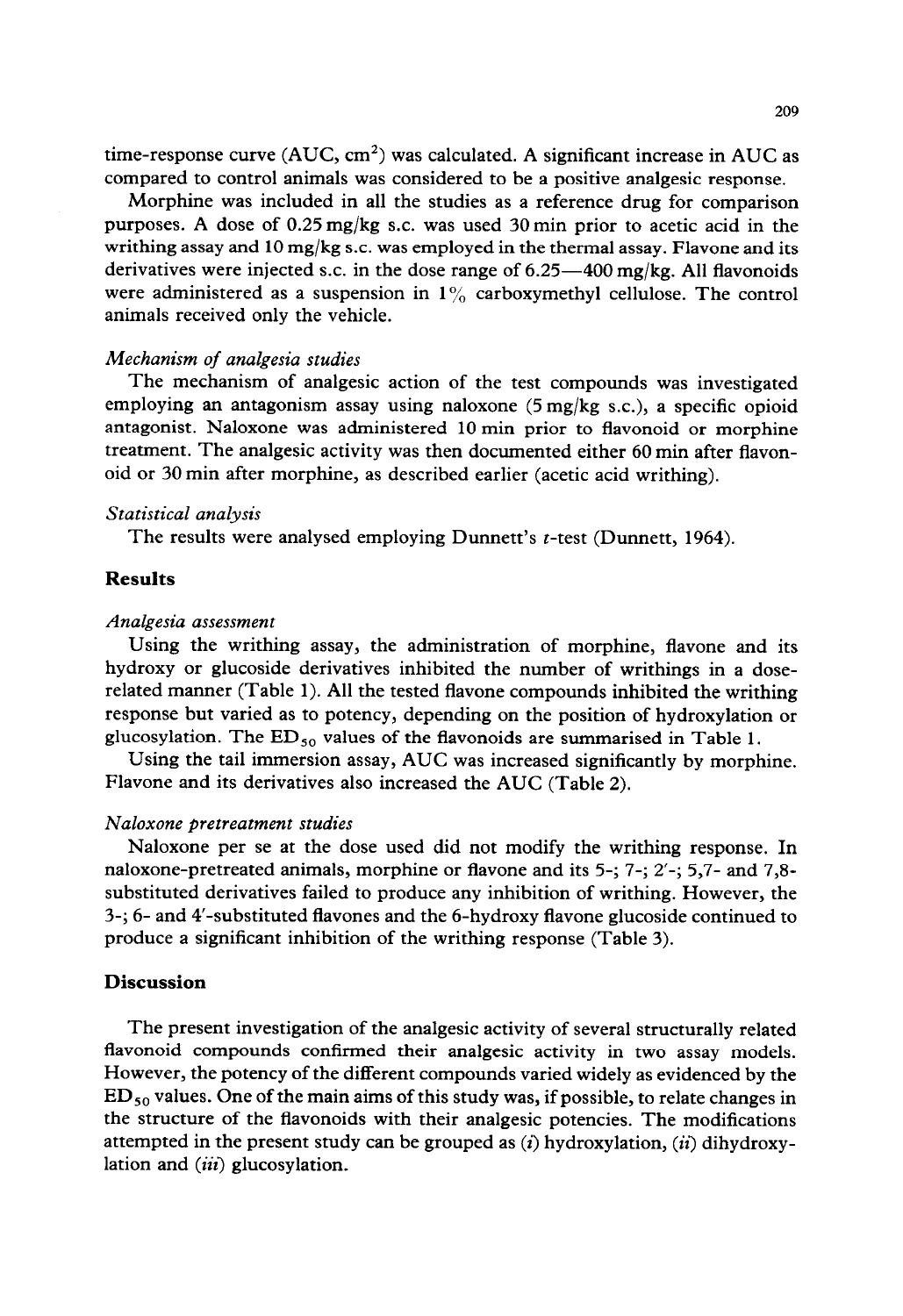|                                               |                 | Mean $\pm$ S.E.M. writhings observed/15 min (N) |                   |                   |                   |                   |                          | $ED_{50}$                                                  |
|-----------------------------------------------|-----------------|-------------------------------------------------|-------------------|-------------------|-------------------|-------------------|--------------------------|------------------------------------------------------------|
|                                               | 6.25            | 12.5                                            | 25                | ន្ត               | $\frac{8}{10}$    | 200               | 400 mg/kg                | (mg/kg)                                                    |
| Flavone                                       | I               | $26.2 \pm 1.0$                                  | $20.3 \pm 1.8***$ | $18.0 \pm 1.3***$ | $7.6 \pm 0.8***$  | $1.3 \pm 0.8***$  | $\mathsf{l}$             | 57.5                                                       |
| 3-Hydroxy flavone                             | I               | Ì                                               | $25.0 \pm 1.7*$   | $18.6 \pm 1.9**$  | $8.5 \pm 0.7$ **  | $3.8 \pm 1.7***$  |                          |                                                            |
| 5-Hydroxy flavone                             | I               | $22.8 \pm 2.7*$                                 | $21.8 \pm 1.3***$ | $1.6 + 1.5**$     | $7.5 \pm 1.8***$  |                   |                          |                                                            |
|                                               | I               | $22.8 \pm 2.0*$                                 | $18.1 \pm 2.1***$ | $11.5 \pm 3.4***$ | $8.2 \pm 2.7***$  |                   |                          |                                                            |
| 6-Hydroxy flavone<br>7-Hydroxy flavone        | ļ               | I                                               | $23.6 \pm 1.7*$   | $20.8 \pm 2.5***$ | $16.3 \pm 2.6**$  | $12.0 \pm 1.7***$ |                          |                                                            |
| '-Hydroxy flavone                             | ļ               |                                                 |                   | $21.8 \pm 1.8$ *  | $13.6 \pm 0.4***$ | $10.5 \pm 1.5***$ | I                        |                                                            |
|                                               | I               | $25.3 \pm 1.5$                                  | $20.0 \pm 1.8***$ | $14.4 \pm 1.4***$ | $10.8 \pm 2.0**$  | $8.6 \pm 1.6***$  | $\overline{\phantom{a}}$ | 5.0<br>5.0<br>5.0<br>5.0<br>5.0<br>5.0<br>5.0<br>5.0<br>20 |
| $4'-Hydroxy$ flavone<br>5,7-Dihydroxy flavone | l               | $21.5 \pm 1.4***$                               | $17.3 \pm 1.2**$  | $11.2 \pm 1.5***$ | $9.0 \pm 1.1$ **  |                   |                          |                                                            |
|                                               |                 | ł                                               |                   |                   | $26.1 + 1.5$      | $17.3 \pm 0.7***$ | $8.7 \pm 1.1$ **         |                                                            |
| 7,8-Dihydroxy flavone<br>6-Hydroxy flavone    | $22.0 \pm 1.7*$ | $13.8 \pm 1.8***$                               | $10.1 \pm 0.9$ ** | $1.7 \pm 0.9$ **  |                   |                   |                          | $\frac{8}{2}$                                              |
| glucoside                                     |                 |                                                 |                   |                   |                   |                   |                          |                                                            |
| 7-Hydroxy flavone<br>glucoside                | į               | $23.2 \pm 2.7$                                  | $13.6 \pm 2.9***$ | $11.0 \pm 2.9***$ | $9.8 \pm 3.7***$  |                   |                          | 20.9                                                       |

EFFECTS OF FLAVONOIDS ON ACETIC ACID-INDUCED WRITHING IN MICE TABLE 1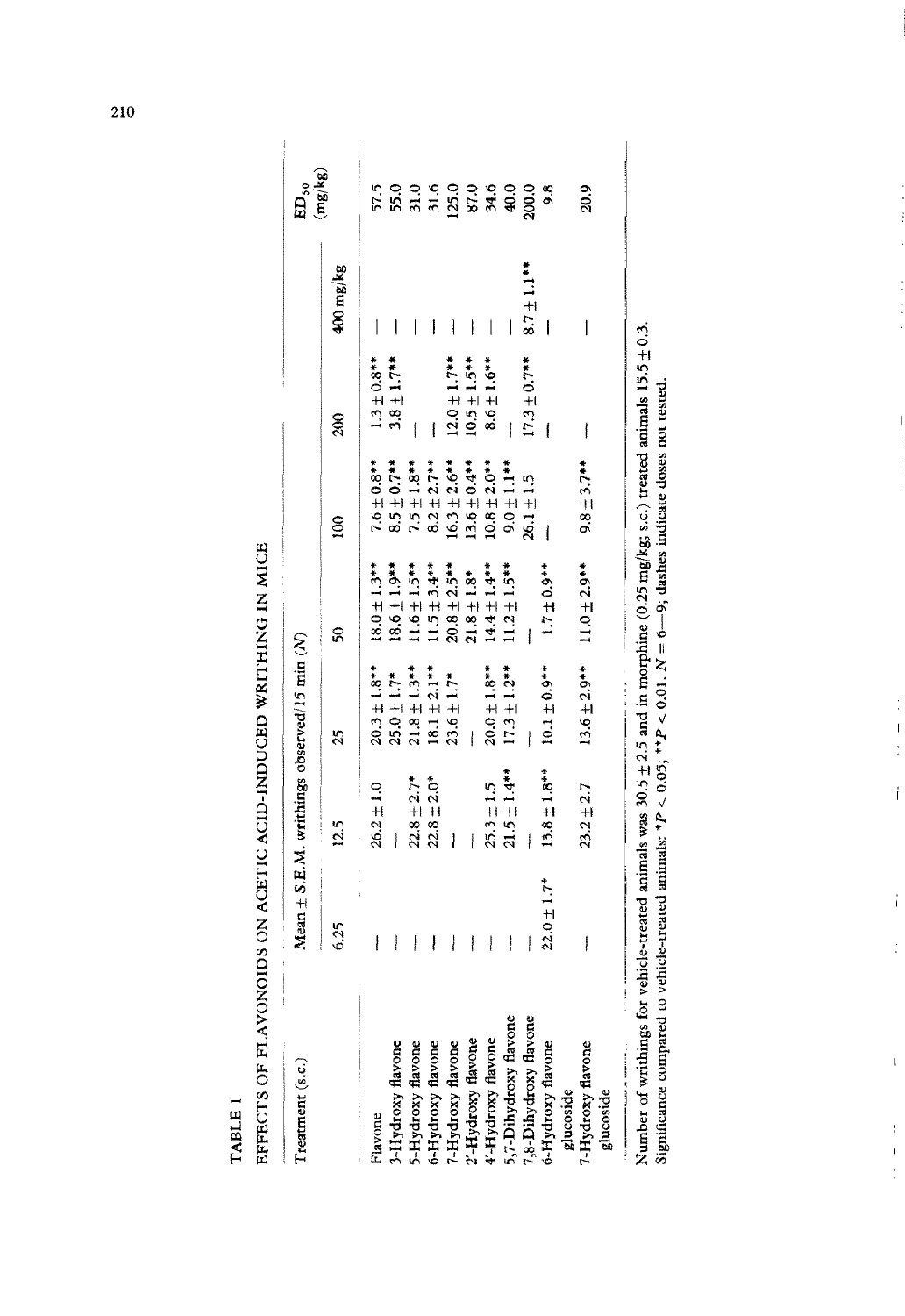TABLE<sub>2</sub>

ANALGESIC EFFECT OF FLAVONOIDS AS TESTED BY THE TAIL IMMERSION METHOD IN MICE

| reatment                                                | Mean $\pm$ S.E.M. AUC (cm <sup>2</sup> ) |                                                          |                                                                                                                               |                                                                                                            |                                                                       |                          |
|---------------------------------------------------------|------------------------------------------|----------------------------------------------------------|-------------------------------------------------------------------------------------------------------------------------------|------------------------------------------------------------------------------------------------------------|-----------------------------------------------------------------------|--------------------------|
|                                                         | 12.5                                     | 25.0                                                     | នី                                                                                                                            | ឨ                                                                                                          | $\frac{8}{3}$                                                         | 400 mg/kg                |
| Flavone                                                 | $3.55 \pm 0.8$                           | $9.75 \pm 0.5$ **                                        |                                                                                                                               |                                                                                                            | $12.5 \pm 1.0***$                                                     | I                        |
| 5-Hydroxy flavone                                       | $4.90 \pm 0.7$ *                         | $7.9 \pm 0.5**$                                          | 11.0 $\pm$ 1.5**<br>9.5 $\pm$ 0.9**<br>6.45 $\pm$ 0.7**                                                                       | $11.2 \pm 0.7$ <sup>**</sup><br>10.9 ± 0.9 <sup>**</sup><br>12.9 ± 0.9**<br>13.3 ± 1.20**<br>14.0 ± 0.85** |                                                                       | Ì                        |
| -Hydroxy flavone                                        |                                          | $4.66 \pm 0.6*$                                          |                                                                                                                               |                                                                                                            |                                                                       | I                        |
| 5-Hydroxy flavone                                       | $7.46 \pm 0.5***$                        | $10.0 \pm 0.8**$<br>8.8 ± 0.7**                          | $13.25 \pm 1.3$ <sup>**</sup><br>11.3 $\pm$ 0.7 <sup>**</sup><br>5.8 $\pm$ 0.72 <sup>**</sup><br>8.5 $\pm$ 0.50 <sup>**</sup> |                                                                                                            | $12.1 \pm 1.0**$<br>11.8 $\pm$ 0.75 <sup>**</sup><br>13.4 $\pm$ 1.0** | I                        |
| '-Hydroxy flavone                                       | $+0.5**$<br>5.6                          |                                                          |                                                                                                                               |                                                                                                            | $15.0 \pm 1.0***$                                                     |                          |
| 2'-Hydroxy flavone                                      |                                          | 3.9                                                      |                                                                                                                               | $8.0 \pm 0.9$ **                                                                                           | $9.8 \pm 0.58**$                                                      | I                        |
|                                                         |                                          | $\begin{array}{c} \pm 0.6 \\ \pm 0.7 \end{array}$<br>4.2 |                                                                                                                               | $9.5 \pm 0.6$ **                                                                                           |                                                                       | I                        |
| 4'-Hydroxy flavone<br>5,7-Dihydroxy flavone             |                                          |                                                          | $± 0.65***$<br>8.6                                                                                                            | $15.9 \pm 1.7***$                                                                                          | $19.0 \pm 0.74***$                                                    |                          |
|                                                         |                                          |                                                          |                                                                                                                               | $7.6 \pm 0.75***$                                                                                          | $***6.0 \pm 0.9$                                                      | $16.9 \pm 2.6$ **        |
| 7,8-Dihydroxy flavone<br>6-Hydroxy flavone<br>glucoside |                                          | $6.45 \pm 0.7***$                                        | $7.3 \pm 0.4***$                                                                                                              | $1.2 \pm 0.5***$                                                                                           | $15.8 \pm 1.2***$                                                     | $\overline{\phantom{a}}$ |
| -Hydroxy flavone<br>glucoside                           | $\pm 0.9$<br>$-4.0$                      | $10.0 \pm 1.1$ **                                        | $10.8 \pm 1.2***$                                                                                                             | $13.8 \pm 1.6***$                                                                                          | $16.3 \pm 1.7***$                                                     | I                        |
|                                                         |                                          |                                                          |                                                                                                                               |                                                                                                            |                                                                       |                          |

For vehicle-treated animals an AUC of 2.5 ± 0.5 cm<sup>2</sup> was recorded and in morphine-treated (10 mg/kg, s.c.) animals 18.1 ± 0.8 cm<sup>2</sup>. Significance compared to vehicle-treated animals: \* $P < 0.05$ , \*\* $P < 0.01$ .  $N = 6 - 9$ ; dashes indicate doses not tested.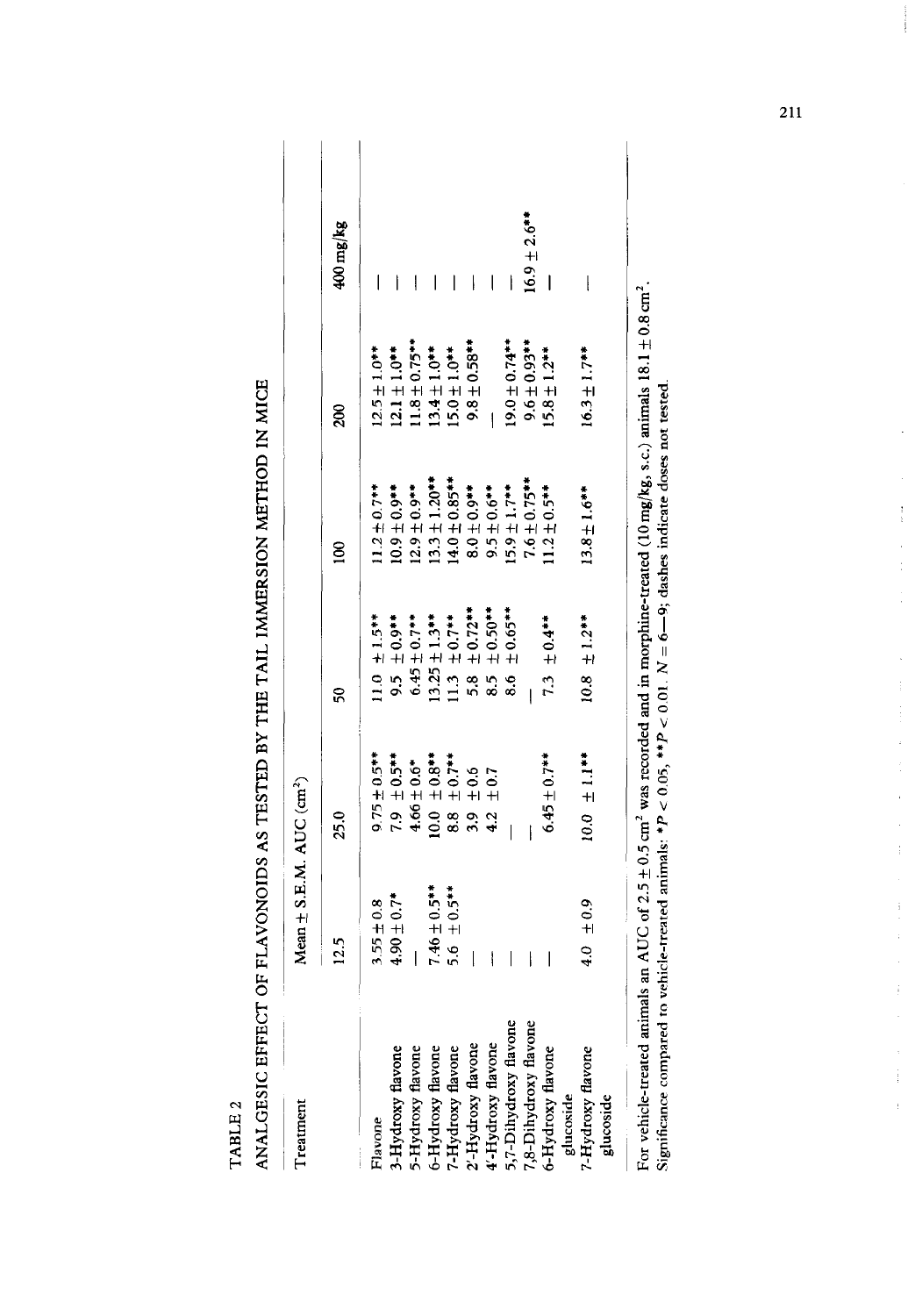# **TABLE 3**

| Treatment (s.c.)            | Dosage<br>(mg/kg) | Mean $\pm$ S.E.M. writhings<br>observed in 15 min $(N)$ |                 |
|-----------------------------|-------------------|---------------------------------------------------------|-----------------|
|                             |                   | Saline                                                  | Naloxone        |
| Vehicle                     |                   | $30.8 + 1.5$                                            | $32.1 + 2.2$    |
| Morphine                    | 0.25              | $15.5 + 0.3$                                            | $29.2 + 1.0*$   |
| Flavone                     | 60.0              | $16.4 + 0.9$                                            | $24.9 + 2.0*$   |
| 3-Hydroxy flavone           | 60.0              | $15.0 + 0.8$                                            | $12.0 + 0.4$    |
| 5-Hydroxy flavone           | 40.0              | $14.2 + 1.7$                                            | $23.3 + 2.0*$   |
| 6-Hydroxy flavone           | 30.0              | $14.6 + 2.0$                                            | $11.5 \pm 3.1$  |
| 7-Hydroxy flavone           | 125.0             | $14.3 + 2.6$                                            | $32.2 + 2.3*$   |
| 2'-Hydroxy flavone          | 100.0             | $13.6 + 0.4$                                            | $24.8 + 1.7*$   |
| 4'-Hydroxy flavone          | 40.0              | $14.1 + 1.4$                                            | $14.4 \pm 1.2$  |
| 5,7-Dihydroxy flavone       | 40.0              | $14.8 \pm 1.5$                                          | $25.7 \pm 1.9*$ |
| 7,8-Dihydroxy flavone       | 200.0             | $17.8 + 0.8$                                            | $27.3 + 1.8*$   |
| 6-Hydroxy flavone glucoside | 10.0              | $16.0 + 0.9$                                            | $13.4 \pm 1.2$  |
| 7-Hydroxy flavone glucoside | 20.0              | $16.8 + 1.2$                                            | $30.1 + 2.5*$   |

## **EFFECT OF NALOXONE OR SALINE PRETREATMENT ON FLAVONOID-INDUCED ANALGESIC EFFECT IN ACETIC ACID-INDUCED WRITHING TEST**

**Naloxone (5 mg/kg s.c.) was administered 10 min prior to flavonoid or morphine treatment. The dosage**  used for each flavonoid approximated the ED<sub>50</sub> value (Table 1).

Significance compared to saline-pretreated animals:  $*P < 0.01$ ; N per group = 6-9.

# *Effect of hydroxylation*

Substitution of a hydroxyl group at the 3rd position in the flavone skeleton did not significantly alter the analgesic effect of flavone  $(ED_{50} = 57 \text{ mg/kg})$ , while substitution at the 5th or 6th position almost doubled the potency. In a contrary fashion, substitution at the 7th position reduced its potency. Hydroxylation in the B-ring had varied effects. Substitution at the 2'-position decreased the analgesic potency, whereas a hydroxyl group at the 4'-position accentuated the analgesic effect compared to flavone.

# *Effect of dihydroxylation*

Substitution of two hydroxyl groups at the 5 and 7 positions showed a slightly enhanced analgesic potency as compared to flavone or 7-hydroxy flavone. A 7,8 substitution reduced the analgesic potency to almost one fourth as compared to flavone and about one half that of 7-hydroxy flavone.

# *Effect of glucosylation*

Introduction of a glucose moiety in 6-hydroxy flavone potentiated the analgesic activity to almost six times that of flavone, while in 7-hydroxy flavone a three-fold increase was observed. Thus the substitution of a glucose moiety in the flavone skeleton uniformly had an enhanced analgesic effect.

Based on the results of the present study, the following generalizations can be made. The flavone skeleton has inherent analgesic capacity. 5-Substitution in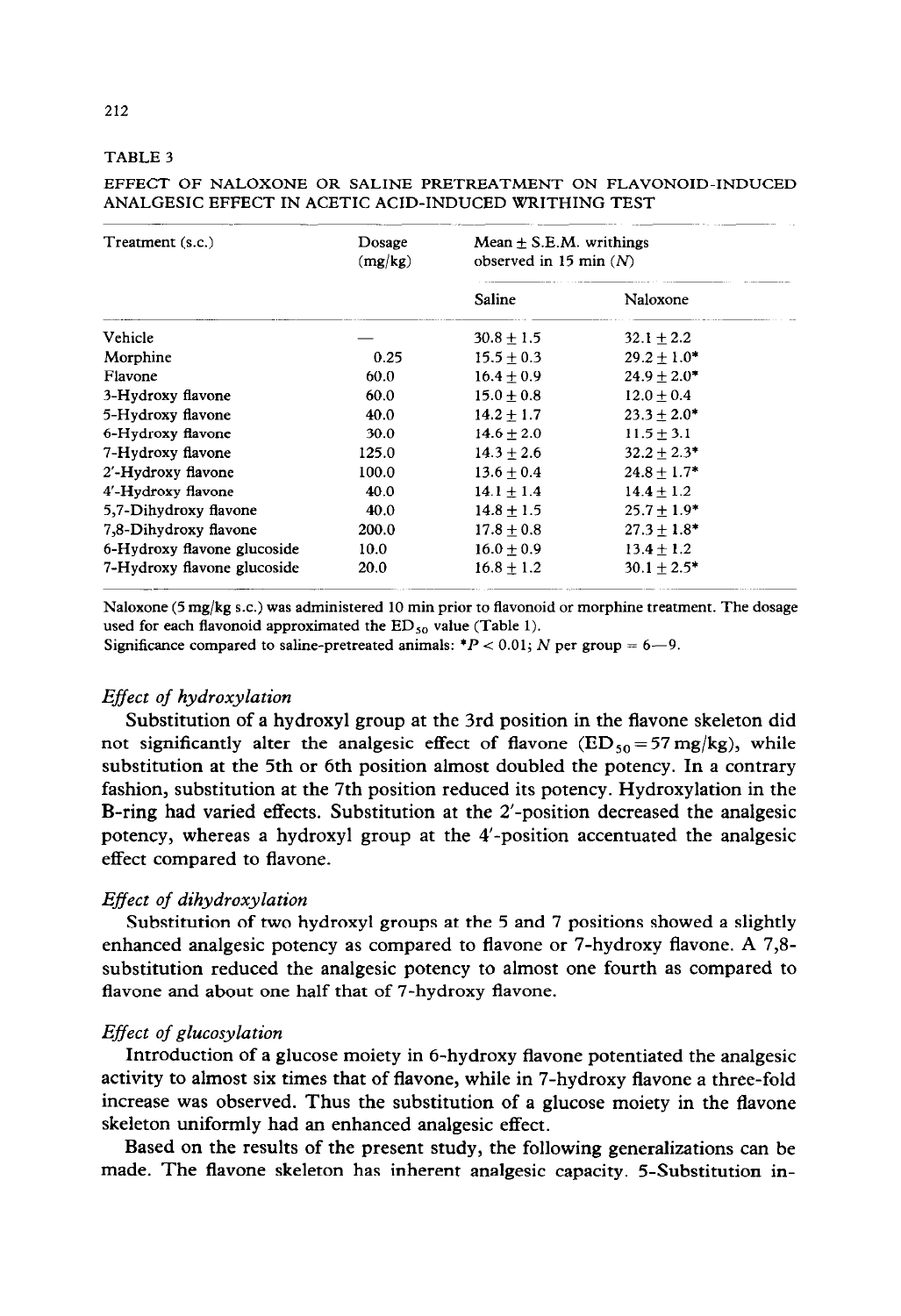creases the analgesic potential as evidenced by greater potency for 5-hydroxy flavone. Moreover, the decrease in analgesic potency resulting from hydroxylation at the 7 position can be offset by introduction of a hydroxyl group at the 5 position. Glucosides have greater analgesic potency as compared to their hydroxy flavones.

#### *Naloxone pretreatment*

When their mechanism of action was analysed, the activity of flavone and its  $5$ -; 7-; 2'-; 5,7- or 7,8-substituted compounds clearly indicated the involvement of an opioid-like mechanism, since their analgesic activity was attenuated by naloxone. However, naloxone pretreatment did not alter the activity of compounds with 3-, 6 or 4'- substitution. These data favour the suggestion that these flavonoid compounds may utilise different mechanisms in eliciting analgesia (Ramaswamy et al., 1985; Thirugnanasambantham et al., 1985). The reported inhibitory effect of flavonoids on prostaglandin synthesis (Baumann et al., 1979) suggests an alternative mechanism. The present observations indicate that the position of substitution may play an important role in the opioid-like effect of flavonoids.

In conclusion, the results of the present study suggest that structural modification of the flavone skeleton can result in significant changes in analgesic potency. This finding warrants further investigation involving other groups as substituents.

# **Acknowledgements**

The authors wish to thank Noel Whittaker and Wesley White and colleagues at the National Institute of Health (Bethesda, MD) for mass spectra data and Dr. S. Balasubramanian, Department of Inorganic Chemistry, University of Madras, for UV spectra data.

#### **References**

- **Baker, W. (1933) Molecular rearrangement of some 0-acyloxyacetophenones and mechanism of the production of 3-acylchromones. Journal** *of the Chemical Society* **(London) 1381-1387.**
- **Baker, W. and Besly, D.M. (1940) Condensation of phenols and ketones. Part V: Structure of the dimeric forms of 0-isopropylene phenols. Journal** *of the Chemical Society* **(London) 1103- 1106.**

Bárczai-Martos, M. and Körösy, F. (1950) Preparation of acetobrome sugars. *Nature* 165, 369.

- **Baumarm, J., Bruchhausen, F.V. and Wurm, G. (1979) A structure-activity study on the influence of phenolic compounds and biotlavonoids on rat renal protaglandin synthetase.** *Naunyn-Schmiedeberg's Archives of Pharmacology 307, 73-78.*
- **Dunnett, C.W. (1964) New tables for multiple comparison with a control.** *Biometrics 20, 482-491.*

Jain, A., Mathur, S.K. and Seshadri, T.R. (1965) Synthesis of 5,6,8,4-tetramethoxy flavone and simpler flavones derived from O-hydroxy acetophenone. *Indian Journal of Chemistry 3*, 351-353.

- **Koster, R., Anderson, M. and DeBeer, E.J. (1959) Acetic acid for analgesic screening.** *Federation Z'roceedings 18, 412.*
- **Looker, J.H., Edman, J.R. and Dappen, J.I. (1964) A high yield modification of the Baker-Venkatraman**  rearrangement - application to synthesis of 5-hydroxy flavone and 6-8-dichloro-5-hydroxy flavone. **Journal** *of Heterocyclic Chemistry* **1, 141- 144.**
- **Mabry, T.J., Markham, K.R. and Thomas, M.B. (1970)** *The Systematic Identification of Flavonoids.*  **Springer Verlag, Berlin, pp. 322-325.**